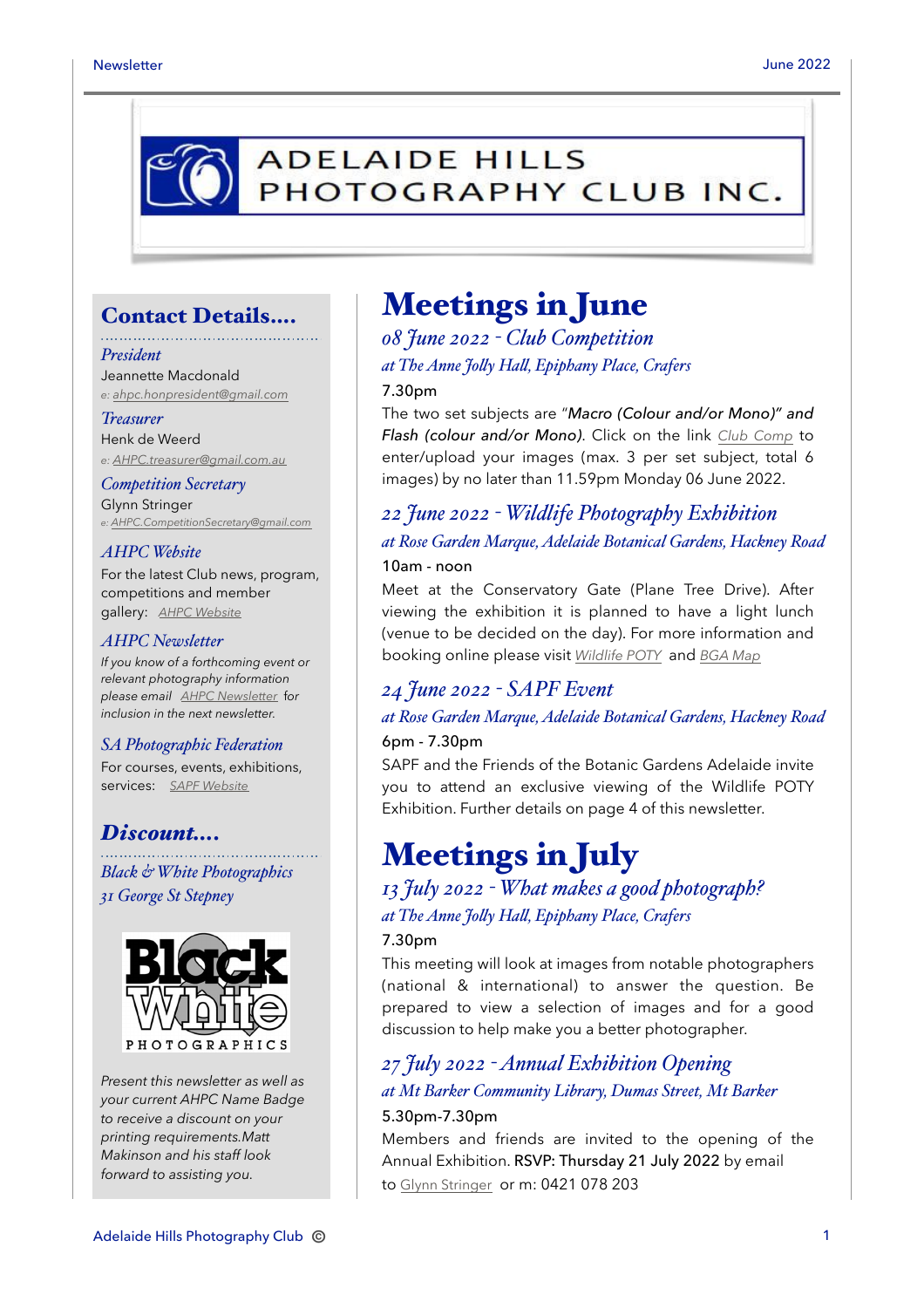# Membership Renewals

It is almost time to renew your membership subscription fee for the next year 2022-2023, and payment is due by 30 June 2022. Members will receive their invoice at the beginning of June. The renewal fees are as follows:

- Full Membership \$80.00
- Government Pension Card Holders or Full-time Students \$50.00

For members who prefer to renew via EFT the details are:

- Account Name: Adelaide Hills Photography Club (AHPC)
- National Bank of Australia (NAB)
- BSB 085-745
- Account Number: 12-298-3666

When paying EFT please include your name and club member number (this can be found on your current membership card). If preferred, you may pay in cash or by cheque at club meetings - an official receipt will be issued - early payments will be appreciated.

Please note: To be able to participate in club competitions you must be a financial member. For more information please contact *[Henk de Weerd](mailto:AHPC.treasurer@gmail.com.au?subject=Membership%20Renewal)*

# 2022-23 Committee …

Members are asked to seriously consider becoming a member of the AHPC Committee. Monthly meetings are held via Zoom and duration is approximately 60 minutes. Some of the existing Committee are standing down at the AGM to be held in August, with some re-nominating. If you wish to have an insight to the workings of the Committee please contact our President *[Jeannette Macdonald](mailto:ahpc.honpresident@gmail.com)*

# AHPC Annual Exhibition … FINAL CALL

AHPC will be holding it's 2022 Annual Exhibition at the Mount Barker Community Library from 22 July - 04 August 2022.

Members are asked to submit 3 (three) images (colour or mono) via the *[Club Comp](http://www.photocompentries.net/?org=AHPC)* page by no later than 11.59pm on **Friday 10 June 2022**, in jpg format 1920 pixels x 1080 pixels maximum file size 1.5MB.

The images for the collection will be selected by the Exhibition Sub-Committee - images that attained either "10" or "9" in club competitions since 1 July 2021 will also be considered for the exhibition.

Once the selection is made from the digital entries, members will be asked to provide their own prints complete with appropriate mat board (please refer to the following information about "Print Image Format").

# Print Image Format …

Prints must be mounted behind a firm neatly cut, plain black window mat and firmly attached, with or without a backing sheet. The mat should be at least 220gsm weight. Please ensure that no loose tape or sticky residue is present which may damage other prints when stacked for transport by the AHPC Exhibition Committee. Tape should go all the way around the back of the print or backing sheet and be able to withstand being handled and hung. Plastic sticky tape is not suitable.

**Maximum size (including mat):** 51cm x 41cm (20"x16") in either portrait or landscape orientation except for panoramas

**Minimum size (of image):** 20cmx20cm except for panoramas which have a minus size of 28cmx14cm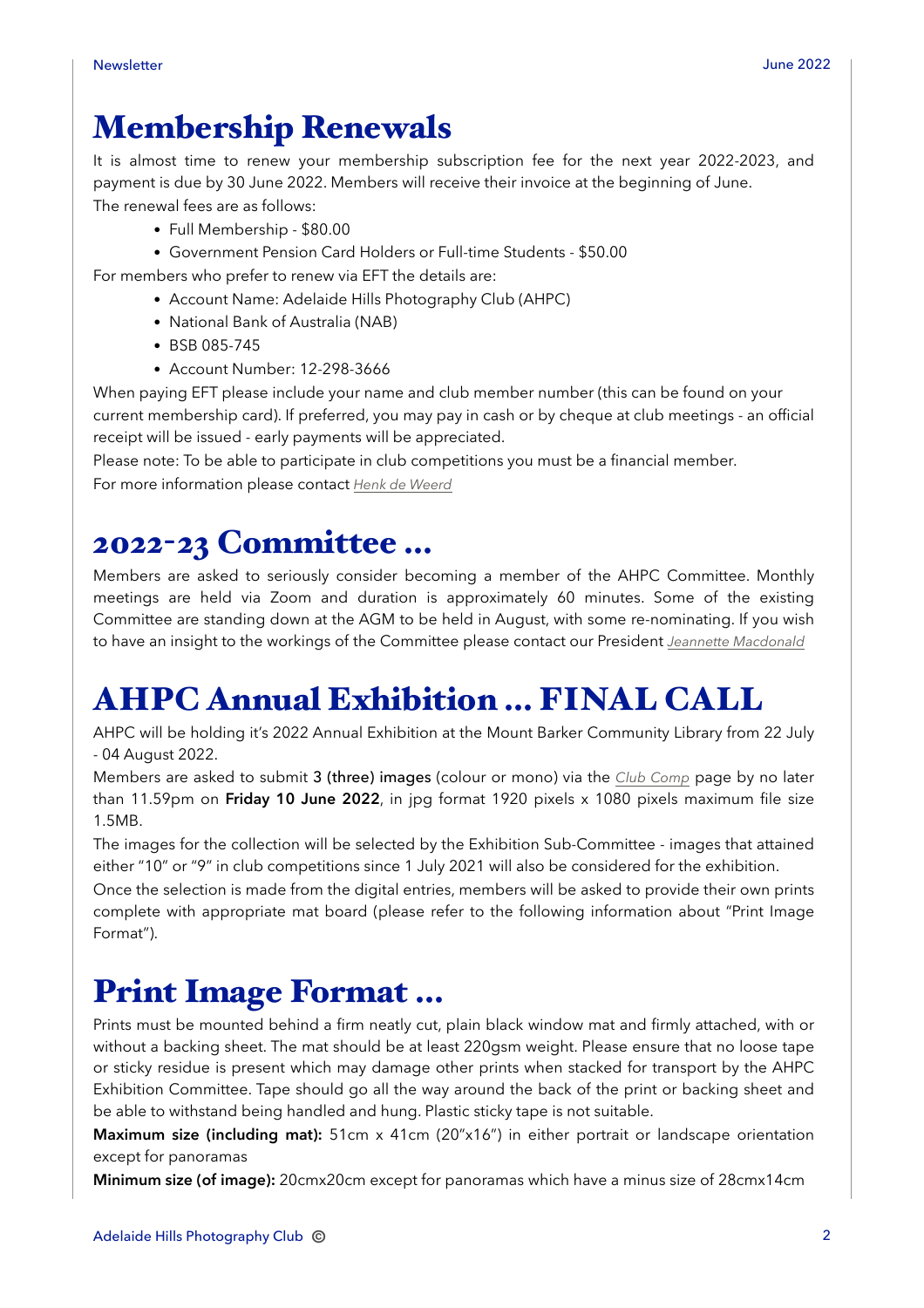**Minimum width of black mat surround** is 4cm and maximum 10cm at each side, top and bottom Combined thickness of mount and print must not exceed 4mm.

**Panoramas** may have an image size up to 60cm wide by 21cm high with maximum mat width of 10cm on all four sides.

Prints not complying with the above requirements will not be accepted for the Exhibition. These requirements are aimed at producing consistency in the standard of the exhibition.

On the back of the matted print please indicate the following information (as shown on the image below right):

Name, address and phone number

Title of the image (maximum 28 characters, including spaces)

 An arrow indicating the top of the print with the word "TOP" to indicated the correct orientation of the image

*Acknowledgement:* 

*The above information is from the SAPF Annual Exhibition 'Conditions of Entry' and has been used for the purposes of (partial) conformity.* 





image from:

**COOL TONE** 

*www.erickimphotography.com*

# Meeting Review …

Robert Dettman presented the topic "Lightroom - Tips & Tricks" at the meeting on Wednesday 25 May. He discussed 7 points to consider when processing your images in Lightroom to guide the viewer's attention: WARM TONES

- 1. human/animal faces and figures,
- 2. light on the subject,
- 3. localised contrast/brightness adjustments,
- 4. use of complimentary colours,
- 5. saturated and de-saturated colour,
- 6. depth of focus sharp or soft, and
- 7. vignette.

Using several members' images Robert showed the steps he uses to post-process with reference to the above 7 points as well as the use of presets. One example was the transformation from a RAW image to a terrific landscape photograph of Jeannette's property, and the number of steps was minimal. "It's all about knowing how to use Lightroom and the tools that are available."

AHPC members extend a big thank you to Robert for his presentation - his tips and tricks too - we sincerely look forward to part 2 on Wednesday 24 August 2022.

# Results from SAPF Annual Exhibition …

On Thursday 19 May 2022 the SAPF Annual Exhibition was officially opened by Denis Smith (light painting fame). In his opening address Denis related his experience with photography and his work with first responders and retired service personnel suffering from depression - it was food for thought and showed that photography can play a very important part in one's life and not just to enter competitions… SAPF President, Ross Pollock, announced the winners and runner-ups in all categories